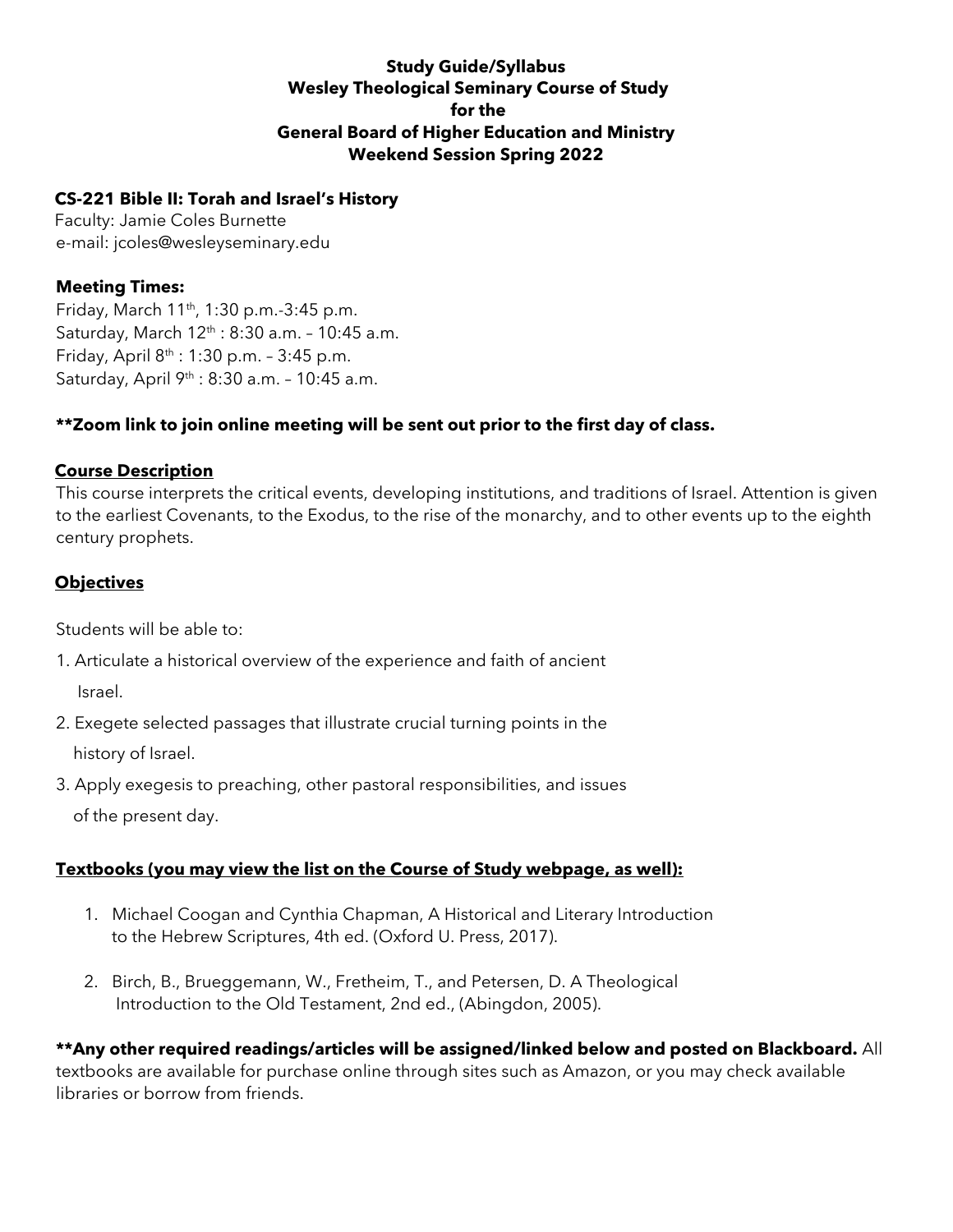Students are encouraged to build a library of commentaries on the various books of the New Testament. There are many one volume and series commentaries in existence differing greatly in content, style, and level of difficulty. Suggested commentaries include the following:

*Harper's Bible Commentary.* San Francisco: HarperCollins, 1988.

*Interpretation: A Bible Commentary for Teaching and Preaching*. Louisville: Westminister/John Knox, 1982--. *New International Biblical Commentary*. Peabody, Mass.: Hendrickson, 1992--. *The New Interpreter's Bible*. Nashville: Abingdon Press, 1994--. *The Oxford Bible Commentary.* New York: Oxford U.P., 2001.

# **Course Schedule (This is an overall roadmap. It may change based on need.):**

|                 | Fri. 3/11   The Matriarchs & Patriarchs; The Exodus       |  |  |
|-----------------|-----------------------------------------------------------|--|--|
|                 | Sat. 3/12   Sinai & Covenant                              |  |  |
| Fri. 4/8        | I Israel in the Land 1: Canaan and the Time of the Judges |  |  |
| <b>Sat. 4/9</b> | Israel in the Land 2: The United and Divided Monarchies   |  |  |

### **General Assignment Submission and Format Instructions**

In addition to being provided below, assignments are located and to be submitted on Blackboard.

Instructions on posting to Blackboard are on the COS webpage. If you run into trouble, please contact blackboardsupport@wesleyseminary.edu and they will help you.

If you are new to Course of Study at Wesley, please be sure to check Blackboard **once you receive your logon information from our IT department.** Please check with the COS office regarding when Blackboard access will be available.

\*\*Be sure to include your name, course number and annual conference on each page of your paper. \*\*

Papers should have one-inch margins on all sides, be double-spaced, and use a 12-point Times New Roman font. Please proofread papers carefully, avoiding as much as possible spelling, typographical, and grammatical errors, which can easily diminish the effectiveness of your writing. **Submissions must be in either docx, doc, or pdf format.** 

### **Assignments\***

### **Due by class time (1:30 p.m.), Friday, March 11. Please post on Blackboard under Assignments.**

1. **Assigned Readings:** Genesis 12-50; Coogan & Chapman pp. 67-89; Brueggemann, et. al., chapter 3.

*Answer the following:* How do God's promises to Abraham of land and descendants play out in the lives of the matriarchs and patriarchs in Genesis 12‐50? That is, what are the threats to these promises and how are these threats overcome? Look at the Abraham, Isaac, Jacob, and Joseph stories to answer the question. Be sure to include reflection upon all assigned readings in your answer (3 pages).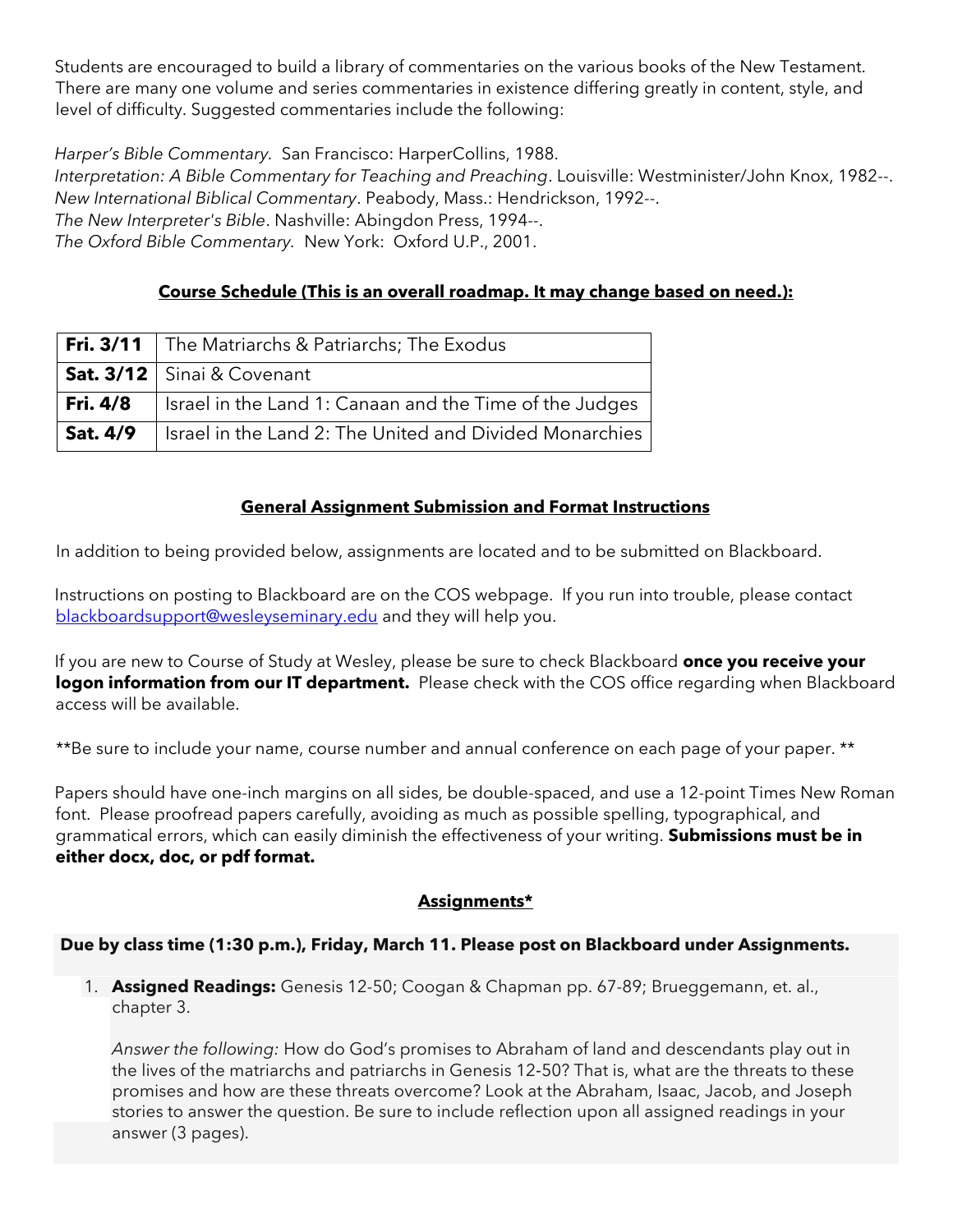2. **Assigned Readings:** Exodus 1-4; Coogan & Chapman pp. 90-107; Brueggemann, et. al, Chapter 4

*Answer the following*: What do Moses' objections to his call in Exodus 3 and 4 say about the way Israel sees the relationship between the prophet and God? How is your call like or unlike the call of Moses? (2 pages)

3. **Assigned Readings:** Exodus 19-24; Brueggemann, et. al, Chapter 5 (skim this chapter); Read online "[Covenant](https://www.bibleodyssey.org/passages/related-articles/covenant-in-the-hebrew-bible) in the Hebrew Bible" by Marvin A. Sweeney: Click here to read Covenant in the Hebrew [Bible;](https://www.bibleodyssey.org/passages/related-articles/covenant-in-the-hebrew-bible) Read/listen to online: Lectio Divina - "The Ten Words: Exodus 20" by Sara Koenig: [Click](https://lectio.spu.edu/the-ten-words/) here to read or listen to The Ten [Words](https://lectio.spu.edu/the-ten-words/)

*Answer the following:*

- a. The Decalogue (Ten Commandments) expresses the essence of the Sinai covenant. Define the word "covenant," showing that you have consulted all of the readings. Choose one commandment and tell why it is important today. (2 pages)
- b. From the reflection questions on the Lectio (The Ten Words): Do you tend to think about commands in terms of "you shall not" or "you shall"? In your estimation, what difference does it make that most of the Ten Commandments are prohibitions? What do you think of the Koenig's assertion that the Commandments create freedom through boundary setting? How might this interpretation differ from a popular understanding of the Ten Commandments? (2 pages)

#### **Due by class time (1:30 p.m.), April 8 th . Please post on Blackboard under Assignments.**

1. **Assigned Readings**: Joshua; Coogan & Chapman, pp. 188-190; "Canaanites, Cowboys, and Indians" by Robert Warrior (on Blackboard).

*Answer the following*: How do you explain the violence of conquest in the book of Joshua, that is the genocide of the Canaanites? What are the potential dangers of claiming "God is on our side"? Be sure to reflect upon Robert Warrior's article here: "Canaanites, Cowboys, and Indians" (It is posted on Blackboard as an attachment to this assignment). (2 pages)

2. **Assigned Readings:** Judges, 1 Samuel; Coogan & Chapman, pp. 227-258

*Answer the following:* Describe the rise of kingship in Israel, starting from the time of the period of the judges leading up to the first king, Saul. What brought about the emergence of the monarchy and what theological and political tensions surfaced in the process? Draw upon at least 5 Scripture texts (don't quote; just cite chapter and verse) from the books of Judges through Samuel to support your answer. (4 pages)

3. **Assigned Readings:** 2 Samuel, 1 Kings 1-11; Coogan & Chapman, pp. 259-277; "Royal Consciousness: Countering the Counterculture" from Walter Brueggemann's Prophetic Imagination (posted on Blackboard as an attachment to this assignment).

#### *Answer the following:*

- a. What are the good and bad aspects of David's kingship in the Succession Narrative in 2 Sam 9‐ 20 and 1 Kings 1‐2? What weaknesses does David show in these stories? (2 pages)
- b. According to Walter Brueggemann (please see the chapter from Brueggemann's Prophetic Imagination), what are the 3 aspects or dimensions of the Solomonic achievement (or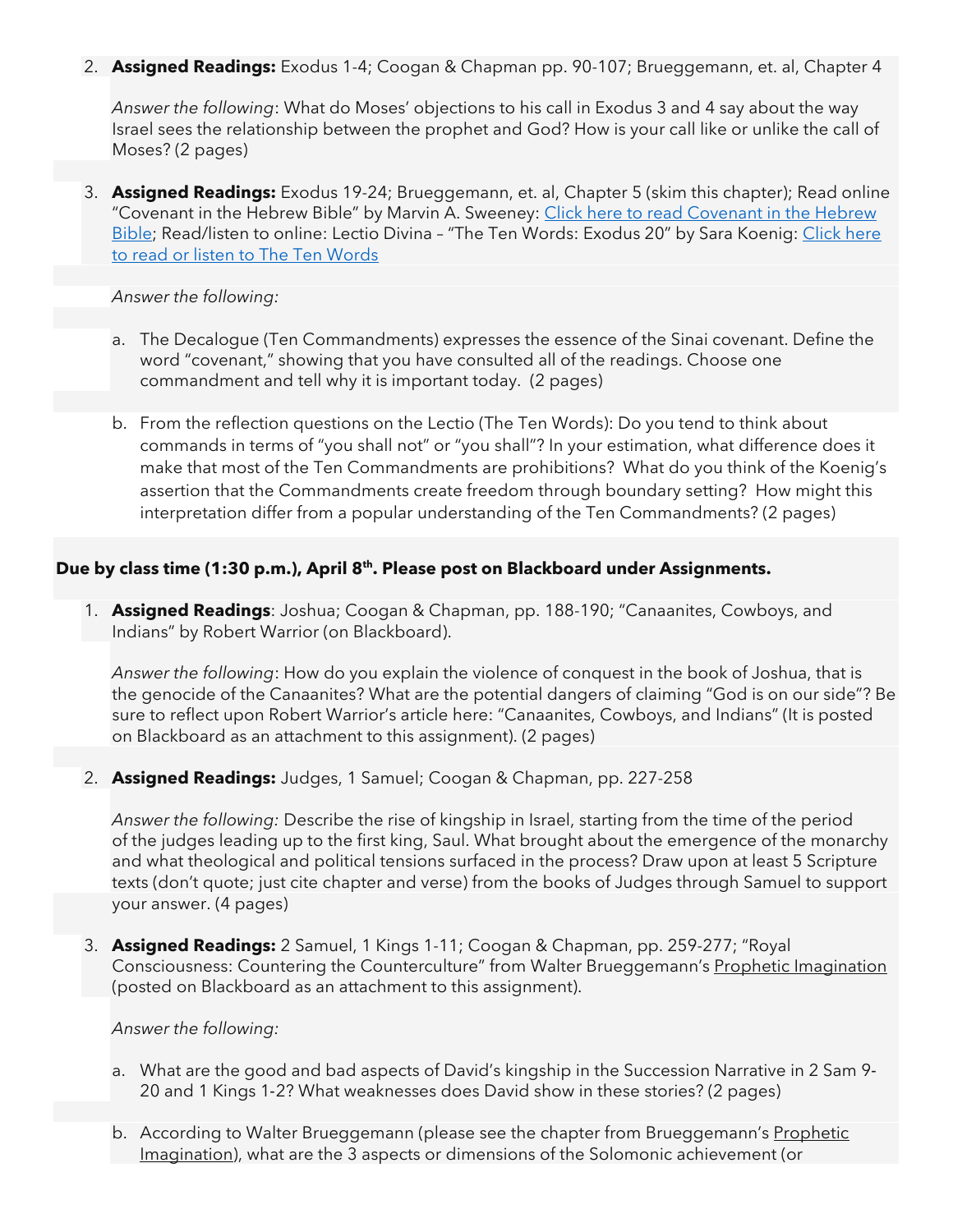enlightenment) that summarize the dominant culture of Solomon's kingship? How are these 3 dimensions challenged by the culture of Moses and the Sinai Covenant? (2 pages)

\*Some assignments revised/adapted from Dr. Denise Hopkins

# **Criteria for Evaluating Course Work**

Regardless of whether you write a paper, answer an essay question, voice an oral presentation, or create any original project, the academic context requires that certain minimal requirements characterize your work. While there are subjective components in the grading process, most professors are concerned that you become well educated in four basic qualities of excellent academic work.

 1. Demonstration of an empathetic understanding of the content of texts and resources. Your topic should not only be well researched in the library, through interviews and observations, and/or from assigned readings and class discussions, but you should be able to provide a fair description and a clear understanding of texts and resources. This is apparent in the ability to describe and discuss precisely and accurately what an author has written or a speaker has said. Evaluation, response, and critique follow accurate representation of another's ideas—earn the privilege of criticizing a viewpoint by showing that you really understand it.

 2. Clear critical thinking that provides appropriate specific evidence for conclusions. Use the most precise historical, empirical, or contemporary data or information to support the claims of your thesis and paragraphs. Conclusions follow from and are supported by evidence. Be sure that your evidence is relevant, accurate, and detailed. Adherence to clear critical thinking, relevant and accurate evidence, and logical organization constitute sound arguments. Even creative writing requires logical relationships among ideas to assist your readers in following the plot or main point.

 3. Creativity that moves beyond reporting someone else's ideas. Your creative addition to academic discourse might include questioning, evaluating, applying, criticizing (positively or negatively), developing, or responding. You might see a connection between two or more ideas. You might see information from a unique perspective. The minimal requirement of academic work is correctly repeating what is read or discussed. Excellent work moves beyond repetition to unique insights, organization, correlations, and theses. Work to find your own scholarly and professional voice.

 4. Grammar, spelling, and form. Excellent written work is conscious of proofreading and good communication. Oral presentations are equally accountable for careful expression. A brilliant thesis can be lost in a paper or project that obscures its ideas with careless communication. Your readers and listeners should not have to guess what you mean—help them by speaking and writing well.

# **Grading**

The instructor assumes that everyone in the class is capable of the work required to receive a "B" grade for each assignment. The following interpretations of the meaning of each grade have been developed to help class members review their work to identify strengths and problems.

 A "B" means that the basic elements of the assignment have been faithfully included, the argument is internally coherent, and clearly articulated.

A "B+" means the assignment is also well crafted.

 An "A-" means that the assignment is not only well crafted, but it also probes the issues with considerable insight.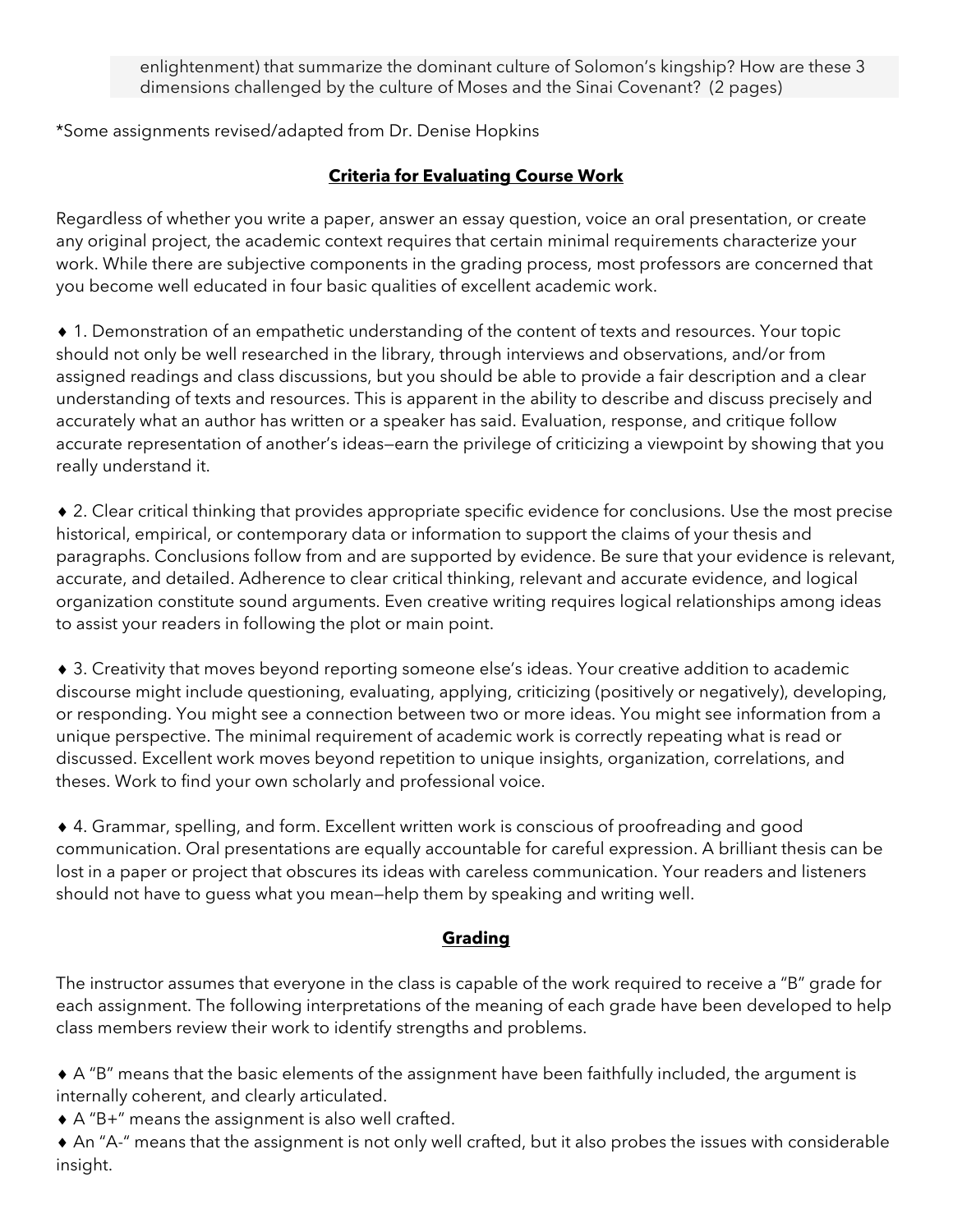An "A" means the assignment is well crafted, reveals considerable insight, and moves beyond the range of the student's prior knowledge to begin to construct new perspectives and meanings for the subject. In other words, it shows the student's imagination at work; it has a creative edge.

 A "C+" means that the assignment lacks clarity or focus, tends to reveal more the writer's opinions than the results of the writer's analysis, and lacks reflective insight into the issues being discussed.

 A "C" means that the assignment does not move beyond the reporting of information from readings and/or class discussions to engaging them with issues being discussed; it may indicate inappropriate or misuse of data and readings.

 A "C-" means that despite some moments of focused discussion and insight, major gaps exist in the development of the argument or discussion.

An "F" indicates evidence of plagiarism or work has not been submitted.

 Full grade will be received if work is submitted on time. Grades will be reduced by 1/3 (i.e., B+ to B) if submitted during the week of class. Grades will be reduced by 2/3 (B+ to B-) if received on the last day of class. No work will be accepted the last day of class and student will receive the grade of F.

# **The Grade Scale is as follows:**

| $A = 93-100$ | $C+=78-79$  |                                                                  |
|--------------|-------------|------------------------------------------------------------------|
| $A = 90-92$  | $C = 73-77$ |                                                                  |
| $B+ = 88-89$ |             | $C_{\rm{f}} = 70-72$                                             |
| $B = 83-87$  |             | $F =$ 69 or below; for unsubmitted work, or submitted work where |
| $B = 80-82$  |             | there is evidence of plagiarism                                  |
|              |             |                                                                  |

# **Inclusive Language**

In both oral and written contributions to the course, students are expected to be conscious of the power of language in theology. Inclusive language respects both gender and racial diversity, and students should demonstrate awareness that language about persons and God expresses values and impacts theological ideas in the details of race and gender connotations. Both gender and race are socially-constructed categories, and changing language is part of bringing justice to theological discourse.

# **Academic Policies**

 Attendance: Students are expected to attend all classes in their entirety. Faculty members have the authority to set attendance policies for particular courses and those policies will be included in the course syllabus. Deviation from the attendance policy may result in reduction of grade or loss of credit for the course.

 Plagiarism: Plagiarism is regarded as a serious offense and will result in substantial penalties, including the possibility of academic dismissal. The faculty regards the following as form of plagiarism or dishonesty:

- Copying from another student's paper
- Giving or receiving unauthorized assistance to or from another student during an examination
- Using unauthorized material during an examination
- Borrowing or presenting as one's own (i.e. without proper attribution) the composition or ideas of another.

When you do quote from the textbooks or include an idea you read from the textbooks, use MLA Style parenthetical citations. This information is included within the body of your paper and includes within